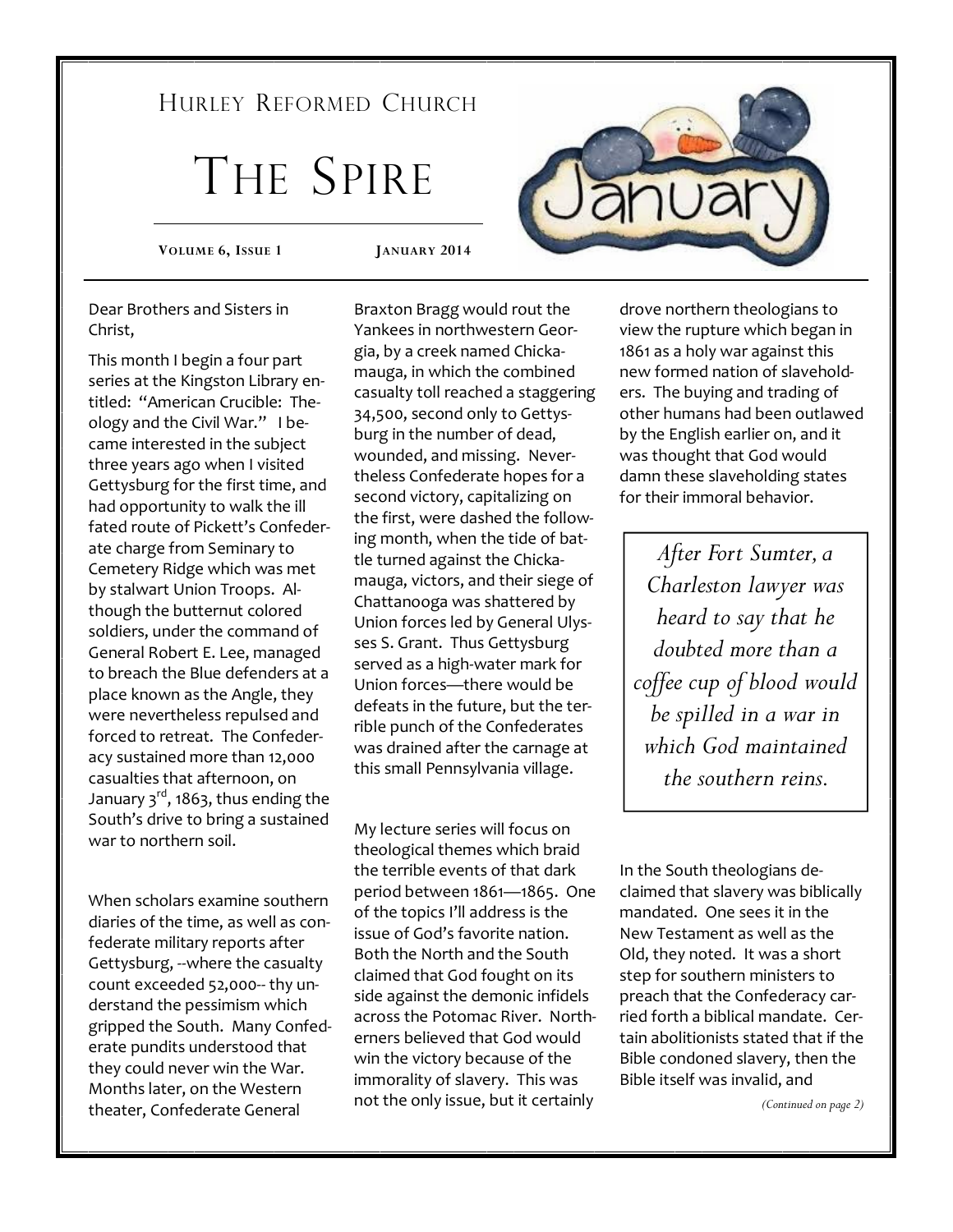### VOLUME 6, ISSUE 1 PAGE 2

#### *(Continued from page 1)*

should be tossed into the trash. The abolitionists, however, were far from being the best theologians. More careful biblical scholars stressed that biblical slavery was far different from the practice exercised by the South. In other words, the South practiced an inhuman form of bondage—to whit the separation of slaves from their families, degrading work conditions, as well as the inability of slaves ever to rise above their status—which was far different from more 'ethical' forms depicted not only in ancient Israel, but in the greater Roman Empire itself. Perhaps the strongest card in the northern hand was that slavery in the South was based on a particular race alone something which Scripture does not admit. The South countered northern charges by noting that, although abuse did occur, most slave owners were highly ethical and treated slaves as part of their family. It is interesting that at the start of the Civil War many southern statesmen advocated literacy programs for slaves as well as other ameliorative options, as if to justify slaveholding as a good and decent thing for people who were nevertheless considered their racial inferiors.

Both sides thought that God was on the side of the country who won battles, and subsequently the war. It is amazing how quickly ministers in both North and South used their pulpits to promote war as a holy



## Local Missions

Linda Dux, Outgoing Chair

Jayne Ulrich, is a lifetime member of the Hurley Reformed Church and recent graduate of Penn State Univer-

sity (May 2013). During her time at Penn State, Jayne was actively involved with the Penn State IFC/Panhellenic Dance Marathon (also affectionately known as THON). THON is a year-long campaign to raise funds to help families fighting pediatric cancer; it is also the largest student-run philanthropic organization in the world.

THON's sole beneficiary, the Four Diamonds Fund, supports families undergoing pediatric cancer treatment at the Penn State Hershey Children's Hospital. This effort culminates in an annual 46-hour, no-sleeping, no-sitting dance marathon, which students, fund-raisers, and the families and children battling cancer attend to celebrate life and the fight to find a cure. At the end of the 46 hours, the THON student organizers reveal the total amount of funds raised for the year. THON 2014 will take place from February 21st-23rd, 2014 at Penn State's Bryce Jordan Center.

As an alumna, Jayne has committed to run in two events to help raise money to benefit THON and children battling pediatric cancer. On November 17th, she completed the Philadelphia Half Marathon with a team of runners from "Cents of Hope." The runners started the marathon in last place and raised money for every runner they passed. In total, the Cents of Hope team raised over \$10,000. Jayne also volunteered for and was selected as a finalist to run for the Hope Express. She will participate with a team of relay runners, including nine family members from Four Diamonds. Together they will run a 24- hour, 135-mile relay from Hershey Children's Medical Center across the mountains of Pennsylvania to the Penn State campus in State College to deliver letters from pediatric cancer patients to share with THON.

Our January Mission offerings will support Jayne's fundraising efforts.

event, instituted by God in which the infidels must and would be destroyed. If God was on the side of might, then everything was fine until battles were lost. This was an acute problem particularly in the South. In the beginning, the firing on Fort Sumter in Charleston Harbor as

well as the first victory at Bull Run indicated that the South would win handily, and, judging by these two events, rather bloodlessly. After Fort Sumter, a Charleston lawyer was heard to say that he doubted more than a coffee cup of blood

*(Continued on page 4)*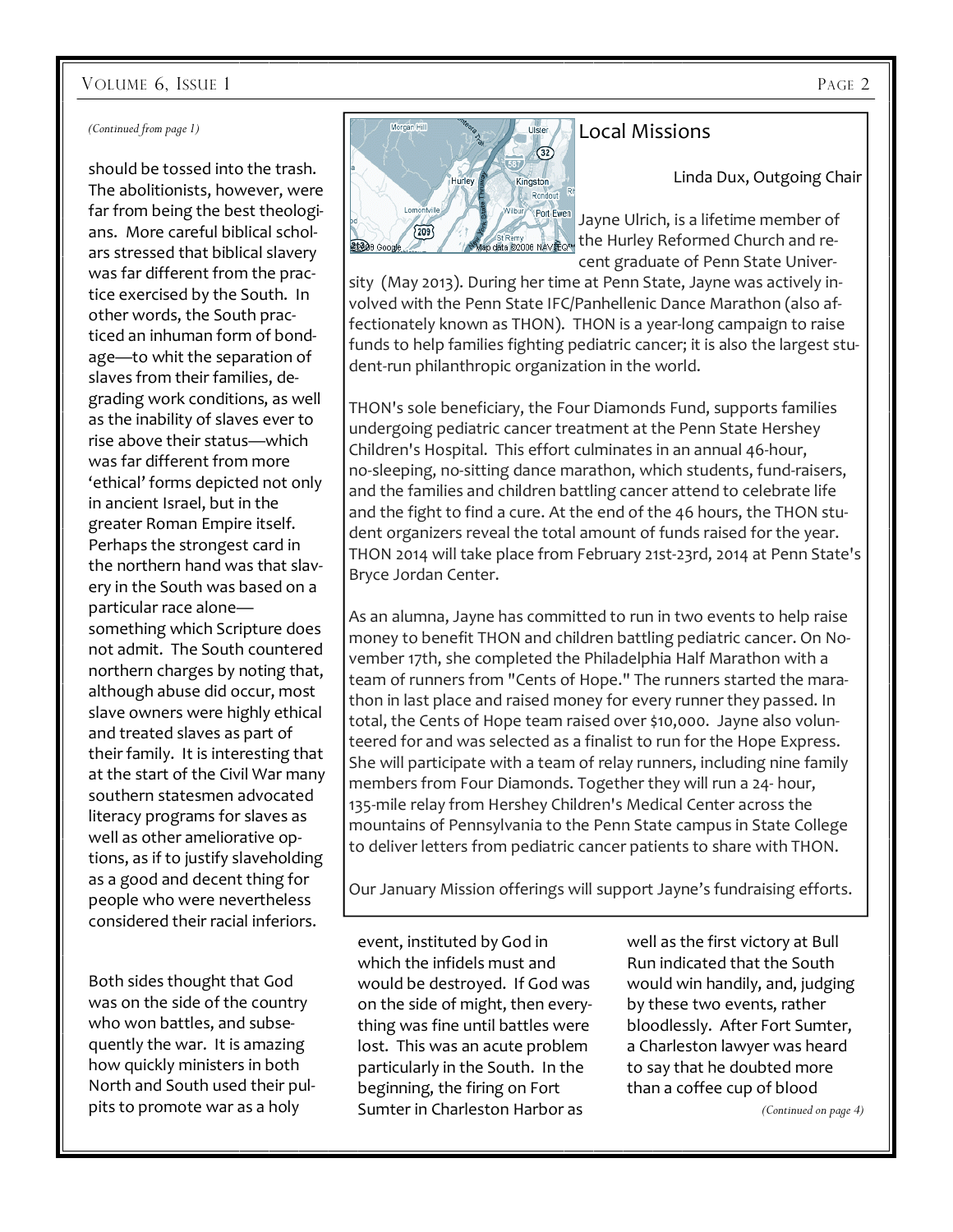VOLUME 6, ISSUE 1 PAGE 3

## STICKLEY GARDENS

Happy New Year!

We hope you all had a wonderful holiday!

Winter has arrived and another year has passed ... the columbarium committee has been busy as you can see with all the improvements that have taken place in 2013.

The peace and quiet experienced when walking through the gate and visiting Stickley Gardens is very comforting.

We look forward to yet another year of improvements and patiently await the gardens coming to life once again.

Come visit, even in winter, it is beautiful!

FOR MORE INFORMATION - CONTACT ANY OF THE COMMITTEE MEMBERS:

LISA LONGTO (331-1438) CHAIRPERSON JIM PIRRO (383-0079) TREASURER ESTHER STICKLEY (331-2919) SANDIE GREGORY (338-7626) DIANA CLINE (338-7276) CONSISTORY LIAISON **REV STICKLEY, SECRETARY** 

A SACRED PLACE OF BEAUTY AND CONTEMPLATION. (LOCATED ON THE SOUTH LAWN OF THE CHURCH)

Bible Join us!

Meeting Weekly:

Tuesdays at 7:00pm

Wednesdays at 7:30am

 $\bullet$  in the Dutch Room.

rdination and Installation of 2014 Consistory will take place on Sunday, Jan. 12, during worship. Hal Hauck will be ordained as an elder, and Rebecca Masters and Kathleen Musialkiewicz as deacons. Please keep them in your prayers as they attend to the work of the Lord.

## CLASSICS IN RELIGION: AMERICAN CRUCIBLE: CHRISTIAN THEOLOGY AND THE CIVIL WAR

*WEDNESDAYS, JANUARY 8, 15, 22, & 29 FROM 10:30 AM TO 11:30 AM, KINGSTON LIBRARY*

Was there any religious meaning to the carnage of the American Civil War (1861-1865)? This series of readings and discussions will focus on theological attempts to interpret, if not survive, the actions on the battlefield and in political disputes. How did theologians and pastors address the issues of slavery, and states' rights in light of the unimaginable loss of life on battlefields? The reading group will also focus on the religious underpinnings through funeral practices and popular literature. The Rev. Dr. Robert Gram, pastor of the Hurley Reformed Church, will lead the sessions. For more information, email aahlstrom@hvc.rr.com or 845-334-8404.

## *Thanks to all your recycling*

....our cans and bottles program netted \$120.00 for the Mental Health Association in Ulster County for the sec-

ond half of 2013.

Thank you again for your support.



## Church Photo Directory



Yes, it's coming . . . We should have our completed Directory by February or March of 2014.

We will let you know as soon as they arrive.

~Deborah Tucker, Chair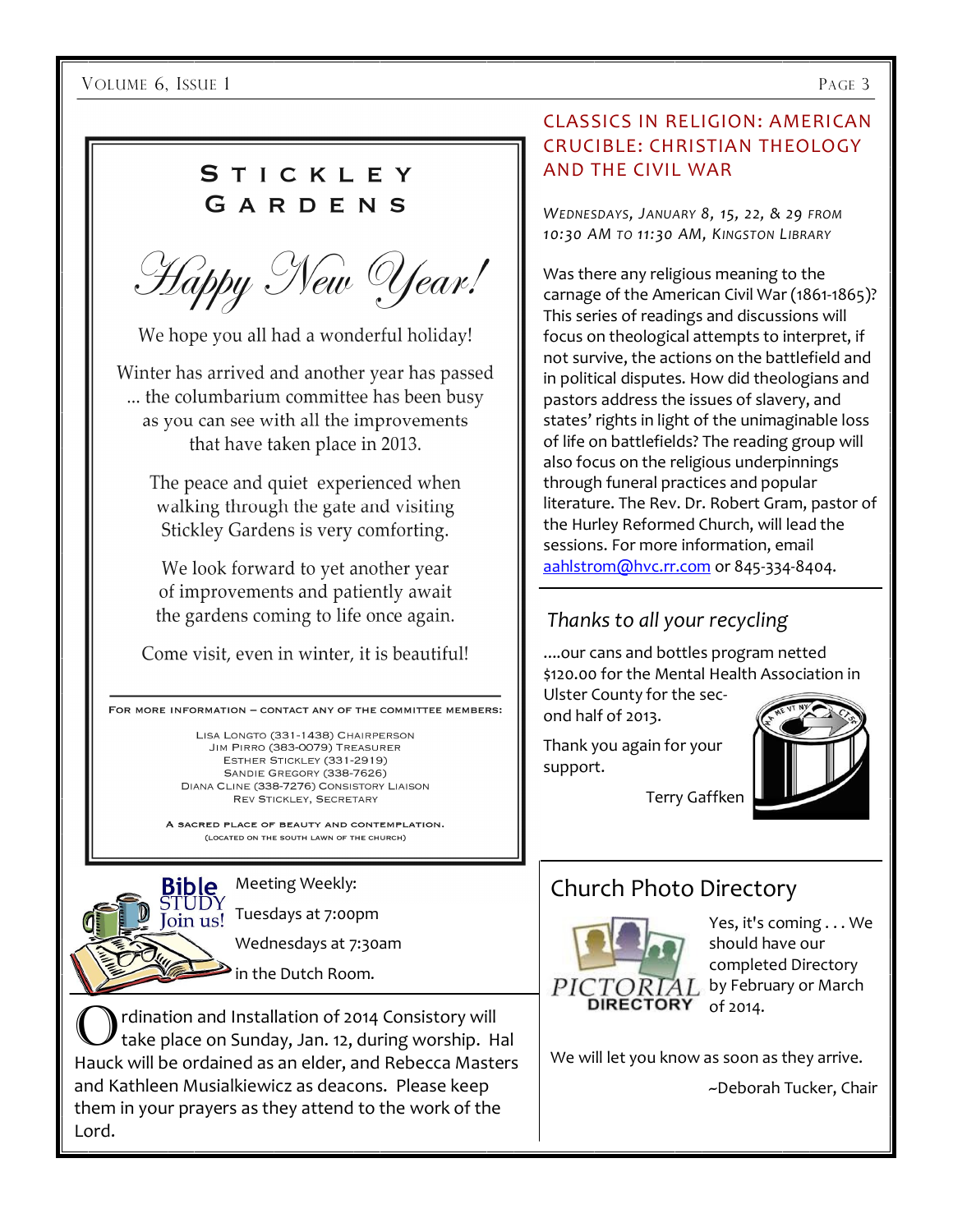### VOLUME 6, ISSUE 1 PAGE 4

#### *(Continued from page 2)*

would be spilled in a war in which God maintained the southern reins. tian soldier. As the end of the Con-Such an attitude changed as battles were lost, and the death count rose dramatically. It is estimated that the Civil War produced more than 620,000 casualties. Recent scholarship indicates the death toll goes much higher.

press, attacked the civilian population, claiming that their immorality despoiled the now upright Chrisfederacy loomed, theologians could only speak of God's mysterious nature which escapes comprehension. The once buoyant Christian hope transmogrified into a fatalism in which the motives of God were inscrutable—and cruel.

When, for example, Gettysburg was lost, southern theologians as well as the man and woman in the street sought scapegoats. God was still on the side of the confederacy, but God was angry at the immorality among soldiers. Thus an amazing amount of religious literature flooded soldiers' camps, and revival meetings were ongoing does he claim that God's preferbehind the lines. When battles continued to be lost, southern theologians, joined by the religious on either side, and that the war

While North and South both claimed God's allegiance, President Lincoln understood the dilemma. Could God be on the side of both? In his Second Inaugural Address, there is a simple sentence which casts light on his thinking: "And the war came." He doesn't indict the Union or Confederacy, nor ence resides with the victor. One infers rather that God may not be

was an event without God. It simply occurred, and it was terrible as all wars, indeed, are. Lincoln's simple declarative reminds me of the Apostle Paul. When he writes about terrible events he notes, "that we are not contending against flesh and blood, but against the principalities, against the powers, against the world rulers of this present darkness, against the spiritual hosts of wickedness in the heavenly places" (Ephesians 6:12). There is an indefinable evil out there which goes beyond, and magnifies human intent. Perhaps that's a start to help us understand that terrible war which occurred 150 years ago.

Yours in Christ,

Doc Bob

| <b>BIRTHDAYS</b>      |                | Wally Cook           | 17 | Mitchell Kurtz        | 30              |
|-----------------------|----------------|----------------------|----|-----------------------|-----------------|
|                       | <b>JANUARY</b> | Linda Dux            | 18 |                       | <b>FEBRUARY</b> |
| Ryan Helm             | 28, '09        | Lee Gable            | 18 | Douglas Woodard       | 6, '92          |
| Nicole Provenzano     | $\overline{4}$ | Wendy Helsley        | 19 | Morgan Schaffrick     | 7, '96          |
| <b>Thomas Horvers</b> | 5              | <b>Brandon Paton</b> | 20 | Chris Decker          | $\overline{2}$  |
| Carla Paton           | 8              | Shannon Tucker       | 21 | Dean Baker            | $\overline{2}$  |
| Joe Ulrich            | 9              | Michael Christiana   | 21 | Drew Wonderly         | 3               |
| Marcy Rell            | 10             | Alex Milne           | 22 | Robert Kindt, Sr.     | 4               |
| Allan Dumas           | 11             | Alma Strickland      | 24 |                       |                 |
| Dolores Wyncoop       | 12             | Doris Alden          | 24 | <b>ANNIVERSARIES</b>  |                 |
| MaryLou Christiana    | 12             | Kelly Maggiore       | 24 |                       | <b>JANUARY</b>  |
| Clarence Jansen       | 13             | Sheila Jansen        | 25 | Rev & Esther Stickley | $\overline{2}$  |
| Doug Constant         | 15             | Morgan Burgess       | 26 | George & Renee Nekos  | 4               |
| Glenn Decker          | 17             | Tom Harkin           | 27 | Ruth & Tom Harkin     | 6               |
|                       |                | Doreen Lyke          | 28 |                       |                 |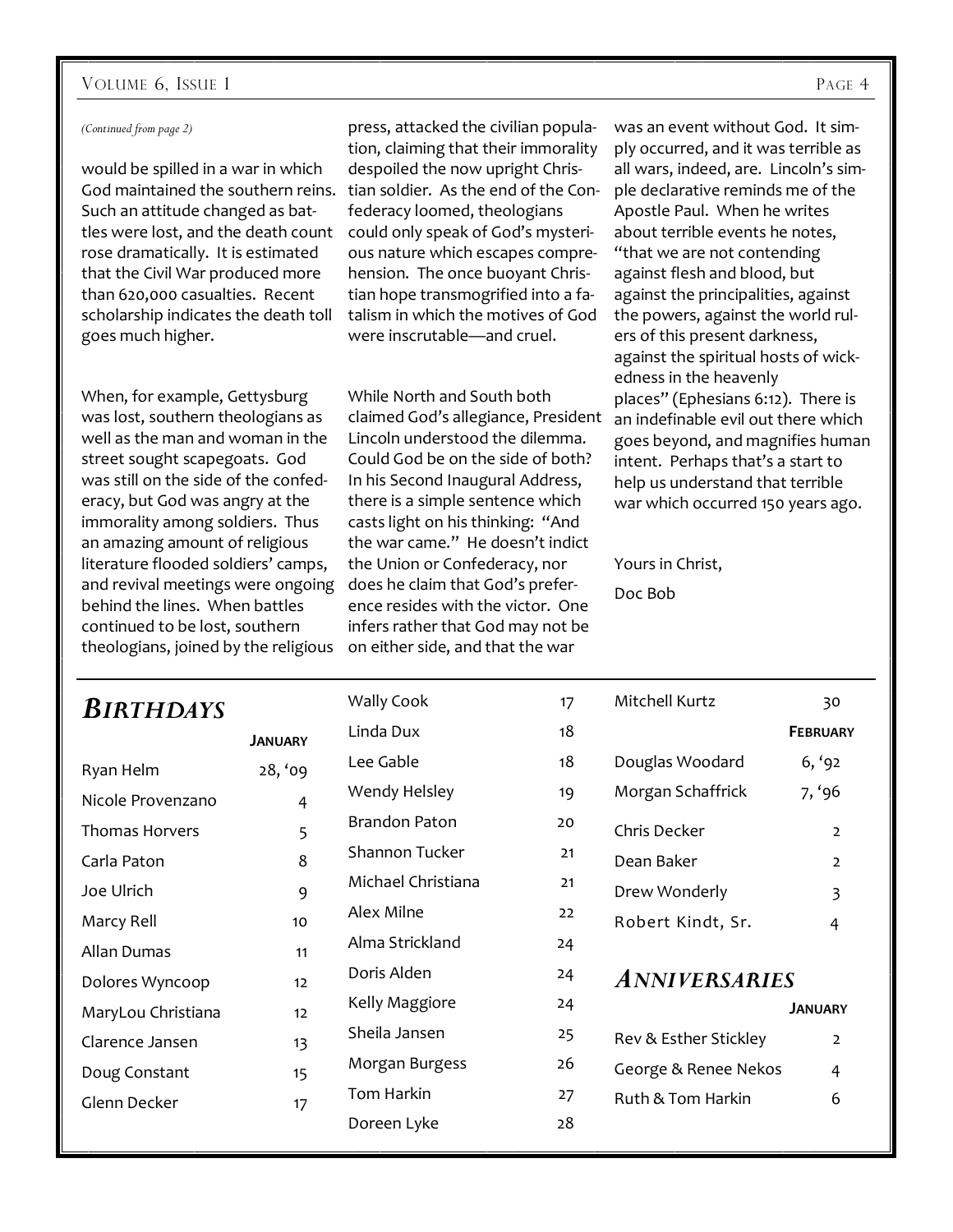|                       |                           | 7:45pm - Bagpiper   |                           |                            |                         |
|-----------------------|---------------------------|---------------------|---------------------------|----------------------------|-------------------------|
|                       |                           | 7pm - Men's Group   |                           |                            |                         |
|                       | 7:30pm - Cholr            | Spm - Den 1 Bears@  | 7pm - Boy Scouts          | 7:30pm - Al-Anon @         |                         |
|                       | 1:45pm - Dog              | Gpm - Cub Scout     | 7pm - Bible Study @       | Spm - Dog Training         |                         |
|                       | 3pm - Quilting @          | 5:30pm - Dog        | 4pm - Hurley Purlers      | 12:30pm - Baskets          |                         |
|                       | 3:30am - Badminton        | 7:30am - Bible      | <b>9:30am - Badminton</b> | 10:30am - Genealog         | 10am - Worship @        |
| 31                    | š                         | $\frac{29}{29}$     | $\frac{28}{28}$           | 27                         | 26                      |
|                       |                           | 7:45pm - Bagplper   |                           |                            |                         |
|                       |                           | 7pm - Men's Group   |                           |                            |                         |
|                       | 7:30pm - Cholr            | 6pm - Den 1 Bears@  | 7pm - Boy Scouts          | 7:30pm - Al-Anon @         |                         |
|                       | 1:45pm - Dog              | Gpm - Cub Scout     | 7pm - Bible Study @       | Spm - Dog Training         |                         |
|                       | 3pm - Quilting<br>®       | 5:30pm - Dog        | 4pm - Hurley Purlers      | 10am - Genealogy @         | 7pm - Youth Group       |
| <b>Sam-Conslatory</b> | 3:30am - Badminton        | 7:30am - Bible      | 9:30am - Badminton        | <b>Martin Luther King.</b> | 10am - Worship @        |
| 24<br>25              | 23                        | 22                  | 21                        | 20                         | $\vec{5}$               |
|                       |                           | 7:45pm - Bagpiper   |                           |                            |                         |
|                       |                           | 7pm - Men's Group   |                           | 7:30 pm - Al-Anon @        |                         |
|                       | 7:30pm - Cholr            | 7pm - Hurley Llons  | 7pm - Boy Scouts          | 7pm - Hudson Valley        |                         |
|                       | 7pm - NE                  | 6pm - Den 1 Bears @ | 7pm - Bible Study @       | 7pm - Consistory @         |                         |
|                       | 1:45pm - Dog              | Gpm - Cub Scout     | 4pm - Hurley Purlers      | <b>GDm-HYHH®</b>           | 1Pm - Private @ Hall    |
|                       | 3pm - Quilting @          | 5:30pm - Dog        | 9:30am - Badminton        | Spm - Dog Training         | 10am - Worship @        |
|                       | 9:30am - Badminton        | 7:30am - Bible      | 8:30am - Hillside         | 11am - VFW @               | <b>Ordination &amp;</b> |
| $\overline{1}$<br>5   | $\vec{a}$                 | 늾                   | 14                        | $\vec{u}$                  | $\frac{1}{2}$           |
|                       | 7:30pm - Cholr            | 7:45pm - Bagplper   |                           |                            |                         |
|                       | 7pm - Order of the        | 7pm - Men's Group   | 7pm - Boy Scouts          |                            |                         |
|                       | 6:30pm - Order of         | 6pm - Den 1 Bears@  | 7pm - Bible Study @       | 7:30pm - Al-Anon @         | 7pm - Youth Group       |
|                       | 1:45pm - Dog              | 6pm - Cub Scout     | 4:30pm - PC 101 @         | 7:30pm - 1st Capitol       | 2pm - Private @ Hall    |
| 12pm - Order of the   | 3pm - Quitting @          | 5:30pm - Dog        | 4pm - Hurley Purlers      | 7pm - Little League        | 11am - Women's          |
| 10am - Genealogy®     | <b>S:30am - Badminton</b> | 7:30am - Bible      | 3:30am - Badminton        | Spm - Dog Training         | 10am - Worship @        |
| ä<br>$\Rightarrow$    | ω                         | œ                   | 4                         | o                          | ch                      |
|                       | 7:30pm - Cholr            |                     |                           |                            |                         |
|                       | 4:45pm - Dog              |                     |                           |                            |                         |
|                       | 3pm - Quilting @          |                     |                           |                            |                         |
|                       | 1:30pm - Hurley           |                     |                           | ${\rm (011)}$ 2014         |                         |
| 9am - Dog Training    | <b>9:30am - Badminton</b> | мем Үеаг'а Day      |                           |                            |                         |
| ω<br>4                | N                         | ∸                   | 의                         | 90                         | 53                      |
| Ξ<br><b>Sat</b>       | 글                         | <b>DeM</b>          | <b>Tue</b>                | Mon                        | uns                     |